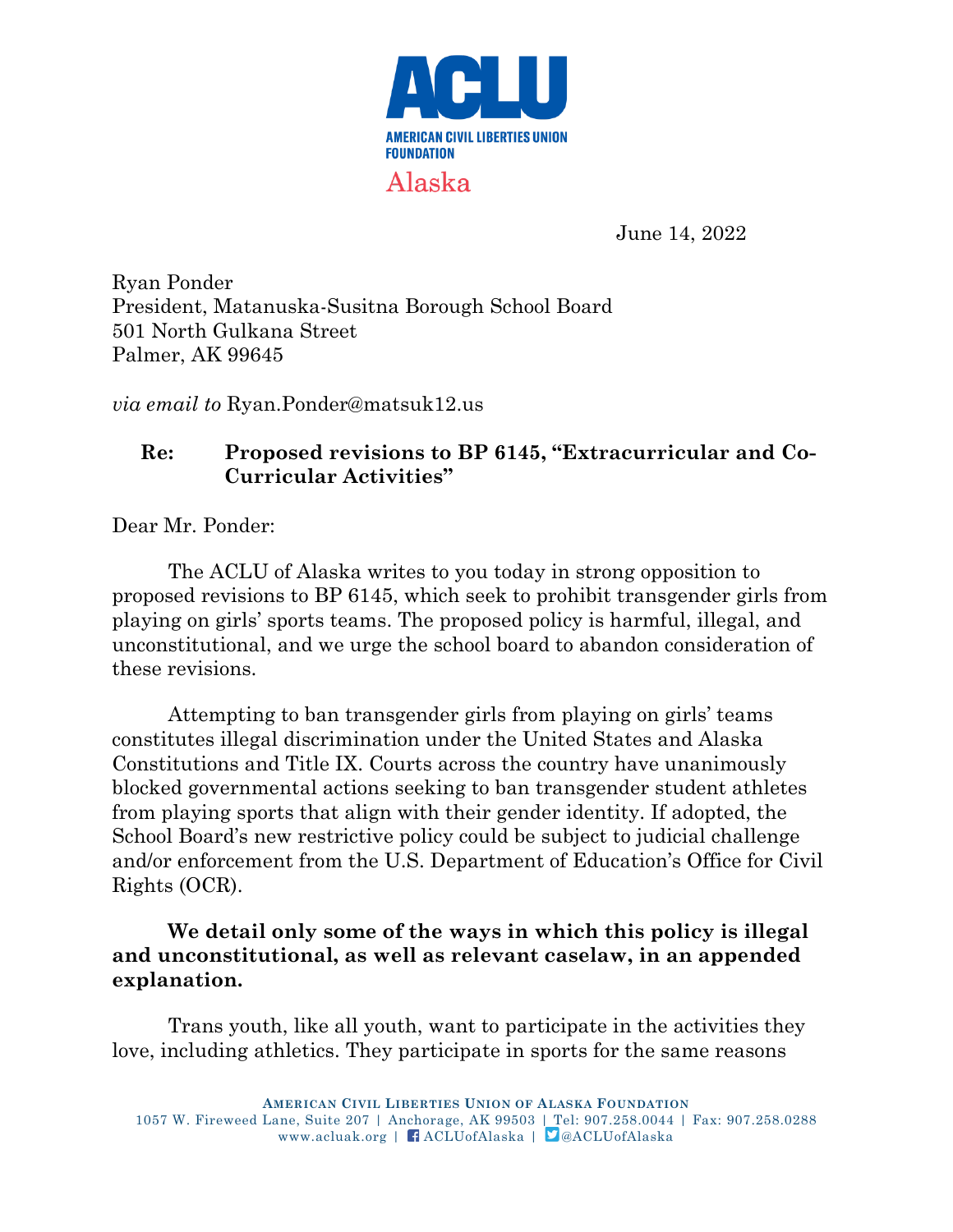Mr. Ryan Ponder June 14, 2022 Page 2 of 7

other young people do: to challenge themselves, improve fitness, and be part of a team. But this policy would send a message to vulnerable transgender youth that they are not free to do so, and would lead to perverse and exclusionary outcomes.

BP 6145 presents a host of privacy concerns. It would force students to furnish a birth certificate, which is not necessary for school admission and may not be available to all students, in order to play on girls' sports teams. In cases where "biological sex" — which is complex and [does not break down](https://www.theguardian.com/commentisfree/2019/mar/06/testosterone-biological-sex-sports-bodies) in a neat male/female binary – can't be determined, we are concerned the district would next use its authority to subject students to *invasive tests*. It would also encourage gender policing of girls, leading to calls for those who appear "too masculine" or "too muscular" to be subject to additional scrutiny. Finally, it may force transgender students to involuntarily reveal their transgender status when they have not chosen to do so, robbing them of vital agency to decide when, where, and how to be out.

Moreover, telling transgender girls that they can only join coeducational sports teams is not equality. It's exclusion. Pushing transgender students out of affirming spaces and communities only heightens the risk of harm to their physical and emotional wellbeing, [including](https://williamsinstitute.law.ucla.edu/wp-content/uploads/Suicidality-Transgender-Sep-2019.pdf)  [suicidality.](https://williamsinstitute.law.ucla.edu/wp-content/uploads/Suicidality-Transgender-Sep-2019.pdf) School belonging, on the other hand, [may serve as a protective](https://pubmed.ncbi.nlm.nih.gov/32345113/)  [factor](https://pubmed.ncbi.nlm.nih.gov/32345113/) from harm.

The school board has taken commitments to promote safe and healthy environments for all students, to provide equal opportunity for all individuals, and to eliminate discriminatory practices through its programs. If adopted, the proposed revisions to BP 6145 will mean the school board has failed each of those commitments and failed its obligations to transgender youth in district schools. We urge the school board to permanently table these proposed revisions to BP 6145, and work to create a welcoming atmosphere for transgender and all LGBTQ+ youth in the district.

Sincerely,

Michal Pify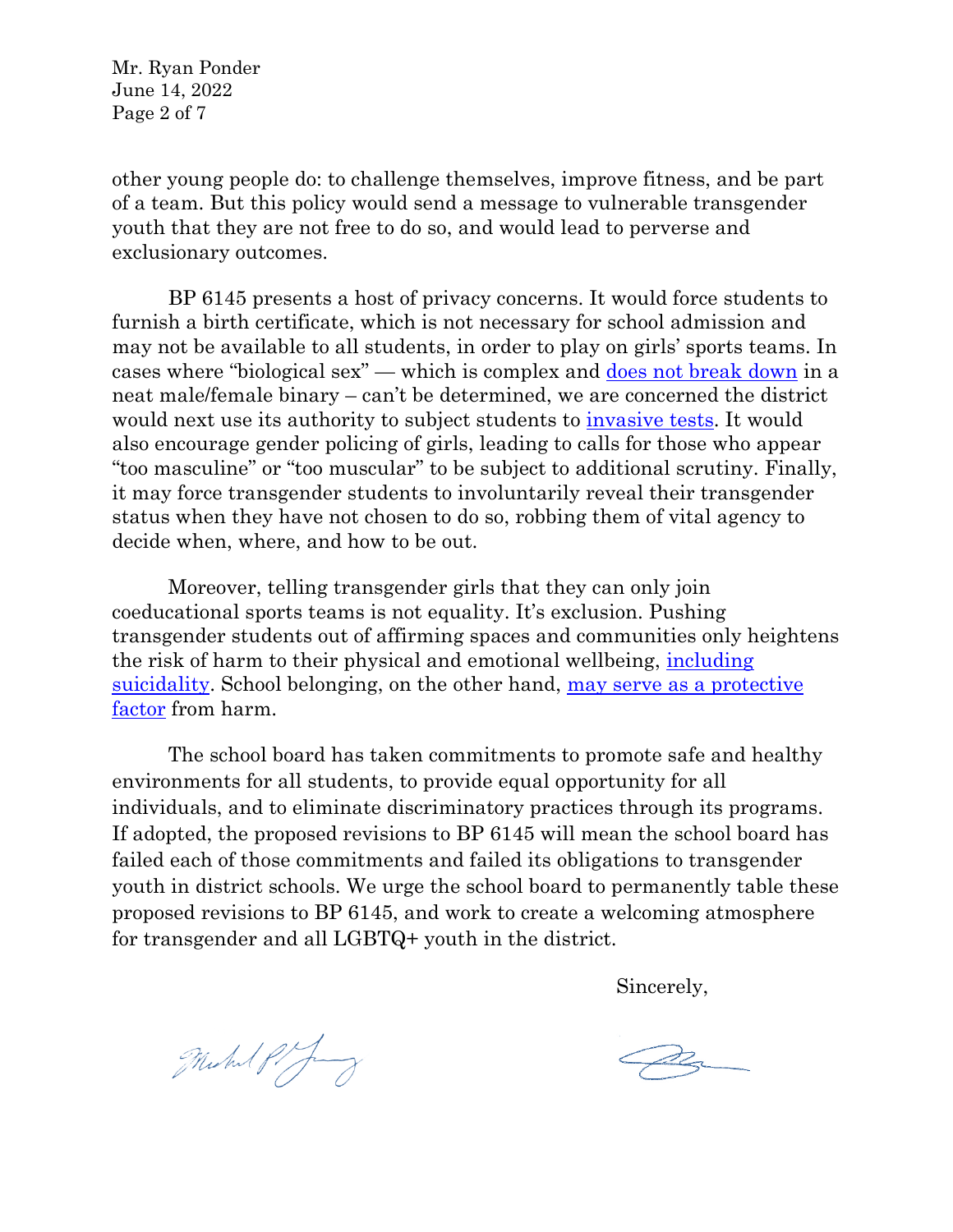Mr. Ryan Ponder June 14, 2022 Page 3 of 7

> Michael Garvey Stephen Koteff Advocacy Director Legal Director

cc: Members of the Matanuska-Susitna Borough School Board:

Vice President Jim Hart, James.Hart@matsuk12.us Clerk Dwight Probasco, Dwight.Probasco@matsuk12.us Thomas Bergey, Thomas.Bergey@matsuk12.us Ole Larson, Ole.Larson@matsuk12.us Jeff Taylor, [Jeff.Taylor@matsuk12.us](mailto:Jeff.Taylor@matsuk12.us) Jubilee Underwood, Jubilee.Underwood@matsuk12.us

Dr. Randy Trani, Superintendent of the Mat-Su Borough School District, Randy.Trani@matsuk12.us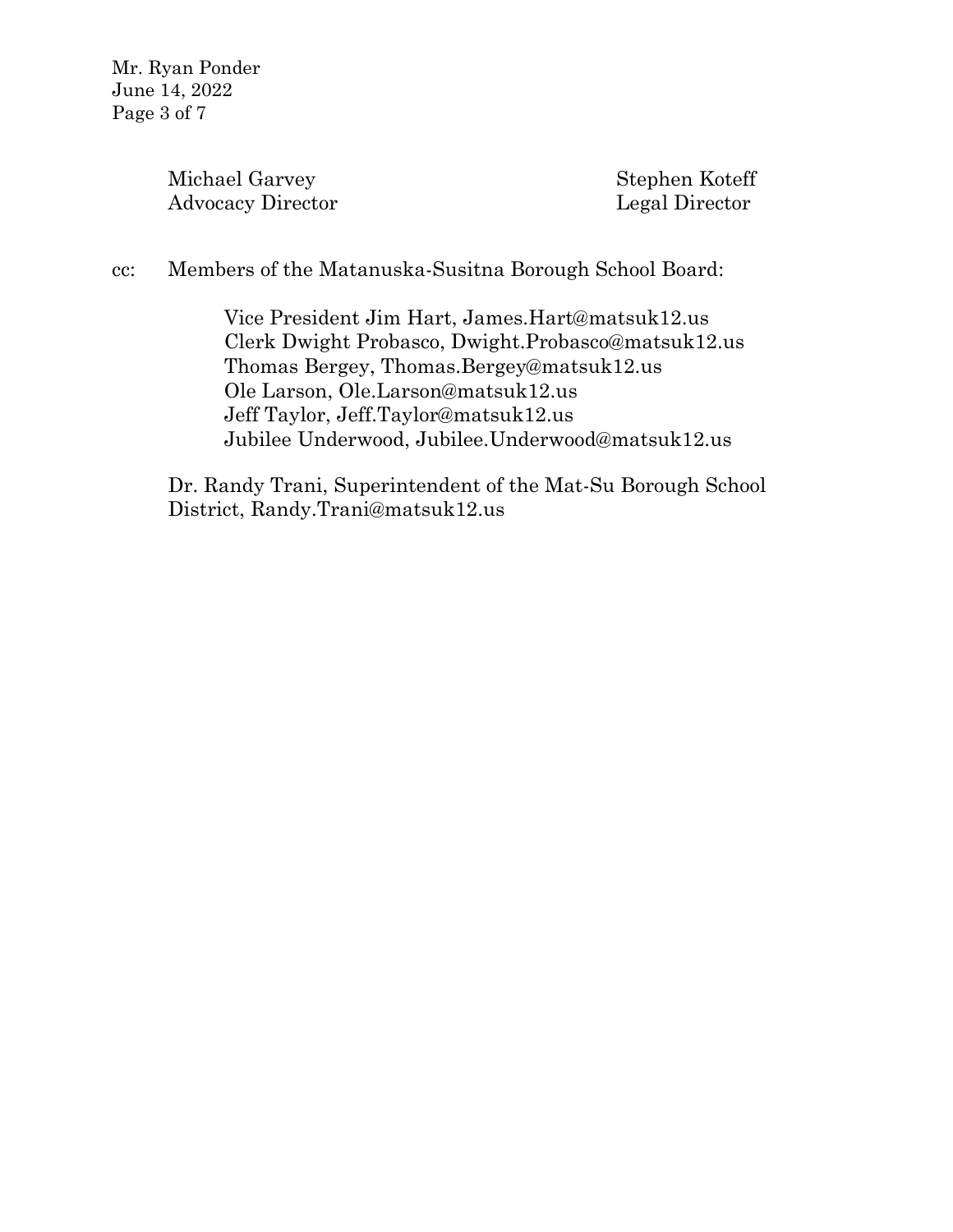Mr. Ryan Ponder June 14, 2022 Page 4 of 7

## **The Proposed Revisions Are Illegal and Unconstitutional**

The Matanuska-Susitna Borough School Board athletic policy would be amended to state, in part:

*c) Each school within the District, whose students or teams compete against other schools, must designate each school-sponsored athletic team or sport a:*

*1. male, men, or boys team or sport;*

*2. female, women, or girls team or sport; or*

*3. coeducational or mixed team or sport.*

*d) A student who participates in an athletic team or sport designated female, women, or girls must be female, based on the participant's biological sex as either female or male, as designated at the participant's birth. The biological sex listed on a participant's birth certificate may be relied on to establish the participant's biological sex designated at the participant's birth if the sex designated on the birth certificate was designated at or near the time of the participant's birth.*

Preventing transgender girls from playing sports with other girls, as this policy seeks to do, would deprive them of their right to Equal Protection under the Fourteenth Amendment to the U.S. Constitution.<sup>1</sup> The ACLU sued the first two states that tried to bar transgender students from participating in sports in accordance with their gender identities, and federal courts blocked both laws as unconstitutional for purposes of preliminary injunctions.

<sup>&</sup>lt;sup>1</sup> A policy that violates the Equal Protection Clause of the United States Constitution is almost certain to violate the equal protection guarantee of the Alaska Constitution as well. The Alaska Supreme Court has explained that "Alaska's equal protection clause is more protective of individual rights than the federal equal protection clause." *State v. Anthony*, 810 P.2d 155, 157 (Alaska), *on reh'g,* 816 P.2d 1377 (Alaska 1991). *See also State, Dep't of Health & Soc. Servs. v. Planned Parenthood of Alaska, Inc.*, 28 P.3d 904, 909 (Alaska 2001) (Article I, Section 1 "protects Alaskans' right to non-discriminatory treatment more robustly than does the federal equal protection clause.") There is every reason to believe, therefore, that Alaska courts would adopt the analyses and conclusions of the federal courts that have decided this issue.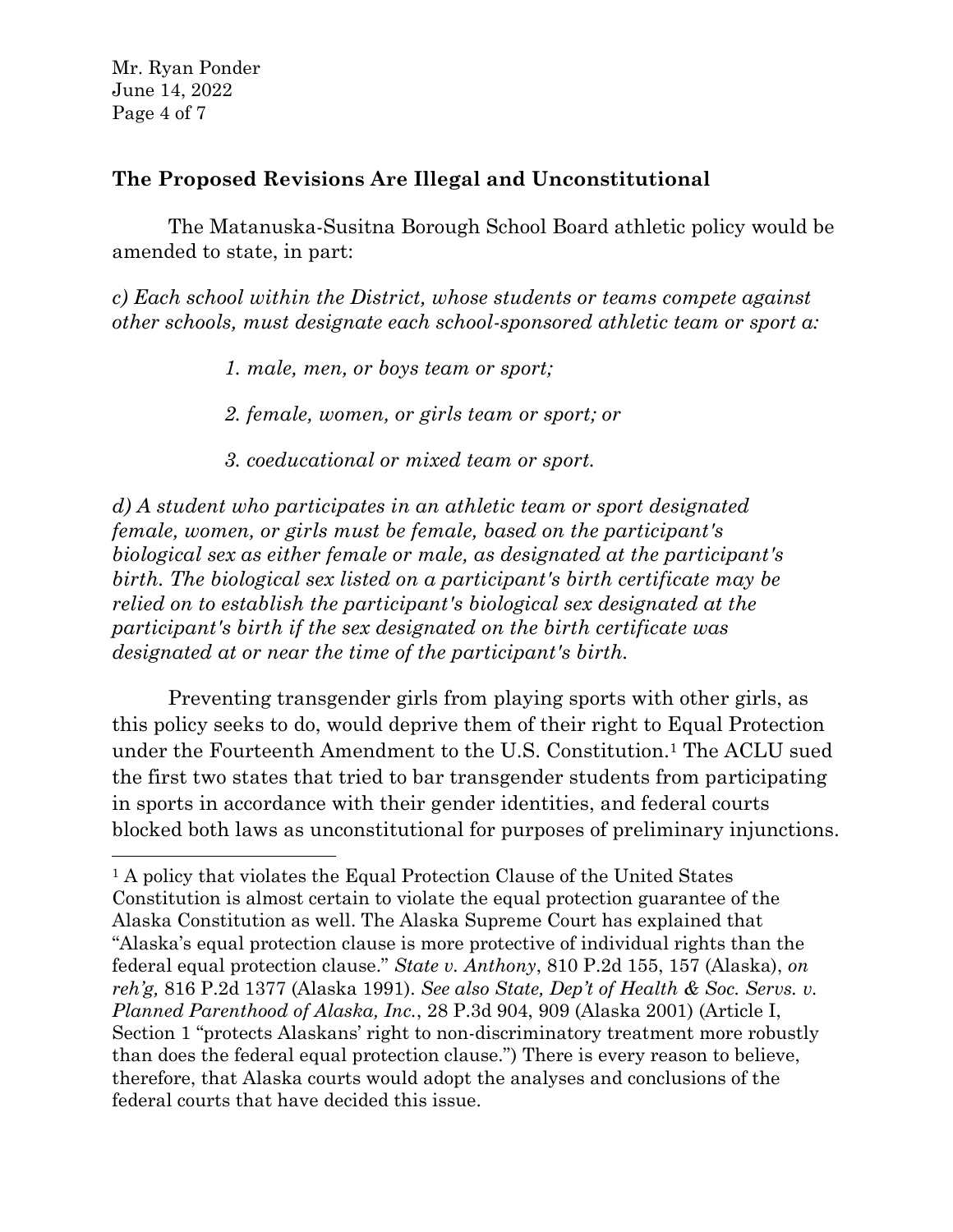Mr. Ryan Ponder June 14, 2022 Page 5 of 7

There are also three other lawsuits being litigated against transgender sports bans in Tennessee, Florida, and Utah; and in all five of these cases, plaintiffs have brought equal protection challenges under two theories: (1) that discrimination against transgender people is inherently based on sex, and therefore the level of scrutiny applicable to sex discrimination applies to discrimination based on transgender status; and (2) that transgender people are a quasi-suspect class and therefore entitled to heightened scrutiny.

In *Hecox v. Little*, a federal court in Idaho blocked that state's law targeting transgender student athletes as violating the Equal Protection Clause and failing to meet heightened scrutiny.<sup>2</sup> A federal court in West Virginia also recently issued a preliminary injunction blocking that state's transgender sports ban from taking effect. West Virginia unsuccessfully attempted to stop transgender student athletes from participating in sports with bill language that was very similar to the Board's proposed policy requiring students to compete on sports teams based on "biological sex determined at birth."<sup>3</sup> Even though proponents of the law claimed to be helping women's sports, the federal court found "scant evidence" for this law and declared that it likely violated the U.S. Constitution's Equal Protection Clause.<sup>4</sup>

For a public school district to meet heightened scrutiny in prohibiting a student from a sports team based on their transgender status, the district would be required to establish an "exceedingly persuasive justification."<sup>5</sup> This justification "must be genuine, not hypothesized or invented *post hoc* in response to litigation. And it must not rely on overbroad generalizations

<sup>2</sup> 479 F. Supp. 3d 930, 984–85 (D. Idaho 2020) ("In short, the State has not identified a legitimate interest served by the Act that the preexisting rules in Idaho did not already address, other than an invalid interest of excluding transgender women and girls from women's sports entirely, regardless of their physiological characteristics.").

<sup>3</sup> *B. P. J. v. W. Virginia State Bd. of Educ.,* 550 F. Supp. 3d 347, 352 (S.D.W. Va. 2021).

<sup>4</sup> *Id.* at 350.

<sup>5</sup> *Mississippi Univ. For Women v. Hogan*, 458 U.S. 718, 724 (1982).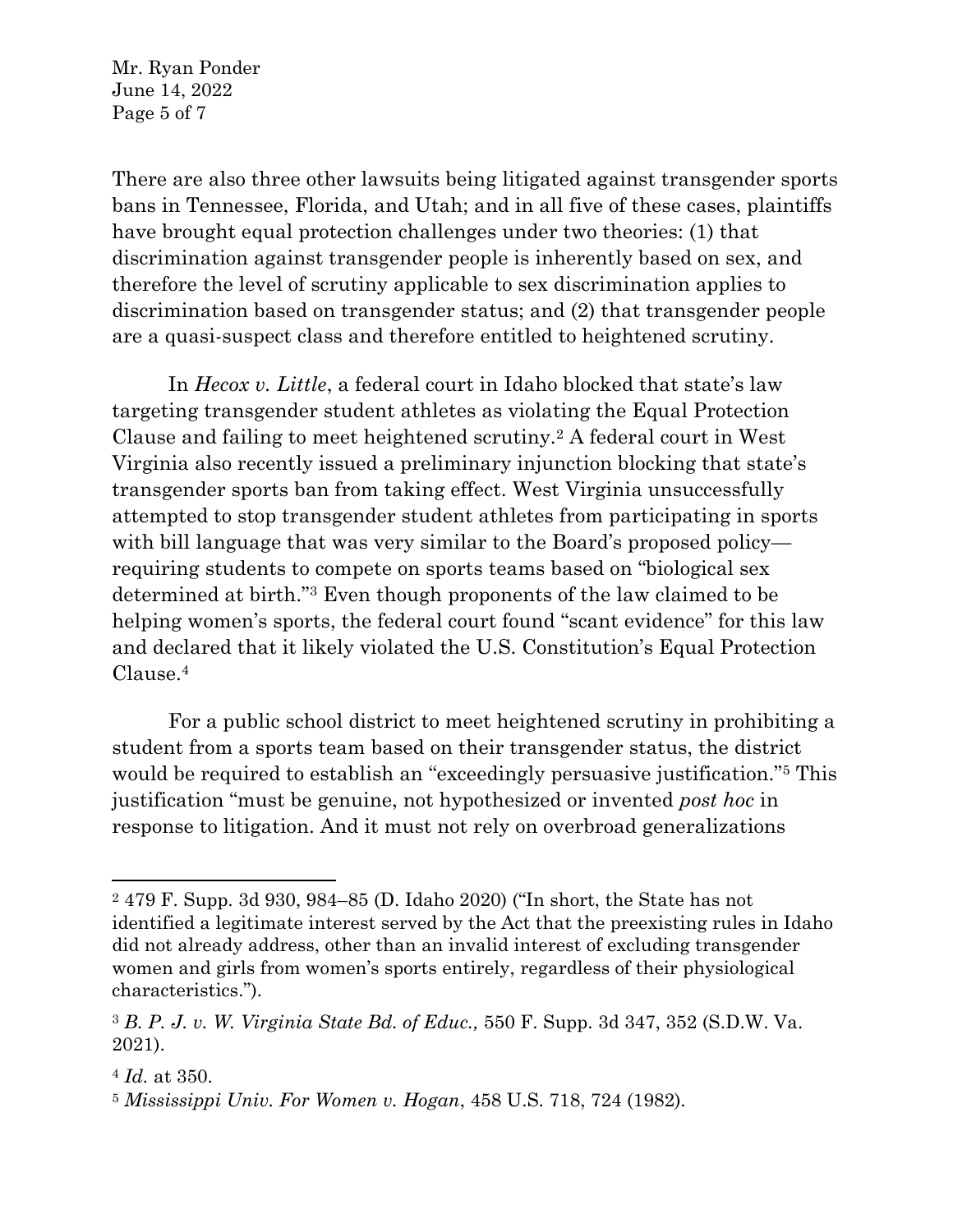Mr. Ryan Ponder June 14, 2022 Page 6 of 7

about the different talents, capacities, or preferences of males and females."<sup>6</sup> As other courts have found, there is no justification for barring transgender students from playing sports that align with their gender identity that comes close to meeting this standard. And the preferences, biases, or concerns of other parents cannot form a valid basis for discrimination, since that would undermine the very foundation of the Equal Protection Clause.<sup>7</sup> Indeed, a lawsuit brought by the parents of cisgender (non-transgender) student athletes in Connecticut that sought to challenge that state's rules allowing transgender girls to participate in girls' sports was dismissed by a federal court in Connecticut.<sup>8</sup>

Barring a student from playing sports based on their gender or gender identity also violates Title IX. In *B.P.J.*, the court enjoined West Virginia's transgender sports ban under both the Equal Protection Clause and Title IX.<sup>9</sup>

<sup>8</sup> *Soule by Stanescu v. Connecticut Ass'n of Sch., Inc.*, No. 3:20-CV-00201 (RNC), 2021 WL 1617206, at \*1 (D. Conn. Apr. 25, 2021).

<sup>9</sup> *B. P. J.,* 550 F. Supp. 3d at 356 ("Again, as in *Grimm*, I also have little difficulty finding that B.P.J. is harmed by this law. All other students in West Virginia secondary schools—cisgender girls, cisgender boys, transgender boys, and students falling outside of any of these definitions trying to play on the boys' teams—are permitted to play on sports teams that best fit their gender identity. Under this law, B.P.J. would be the only girl at her school, as far as I am aware, that is forbidden

<sup>6</sup> *United States v. Virginia*, 518 U.S. 515, 533 (1996).

<sup>7</sup> *See, e.g., United States v. Scotland Neck City Bd. of Educ*., 407 U.S. 484, 491 (1972) (finding that race-based preferences of parents "cannot . . . be accepted as a reason for achieving anything less than complete uprooting of the dual public school system"); *United States v. Virginia*, 518 U.S. 515, 545 (1996) (rejecting the state's proffered justification that the Virginia Military Institute should remain exclusive to men since most women would prefer not to attend); *Bostock*, 140 S. Ct. at 1741 (explaining that the focus in sex discrimination cases is "on individuals rather than groups . . . So an employer who fires a woman, Hannah, because she is insufficiently feminine and also fires a man, Bob, for being insufficiently masculine may treat men and women as groups more or less equally. But in both cases the employer fires an individual in part because of sex. Instead of avoiding Title VII exposure, this employer doubles it.").